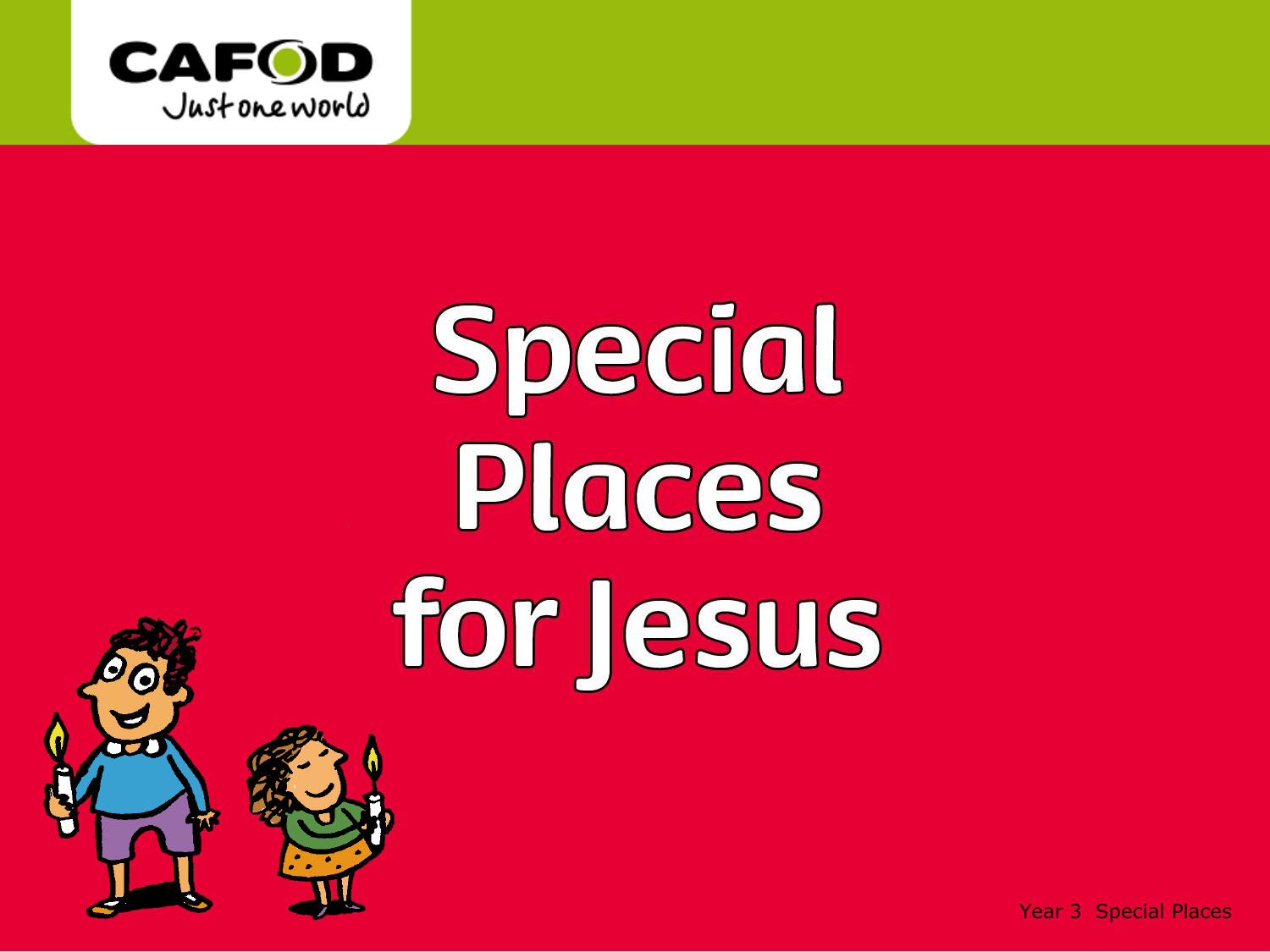#### A **messenger** from **God** said to the **shepherds**, "Tonight a **baby** called **Jesus** has been born in **Bethlehem**"

Luke 2:10-12

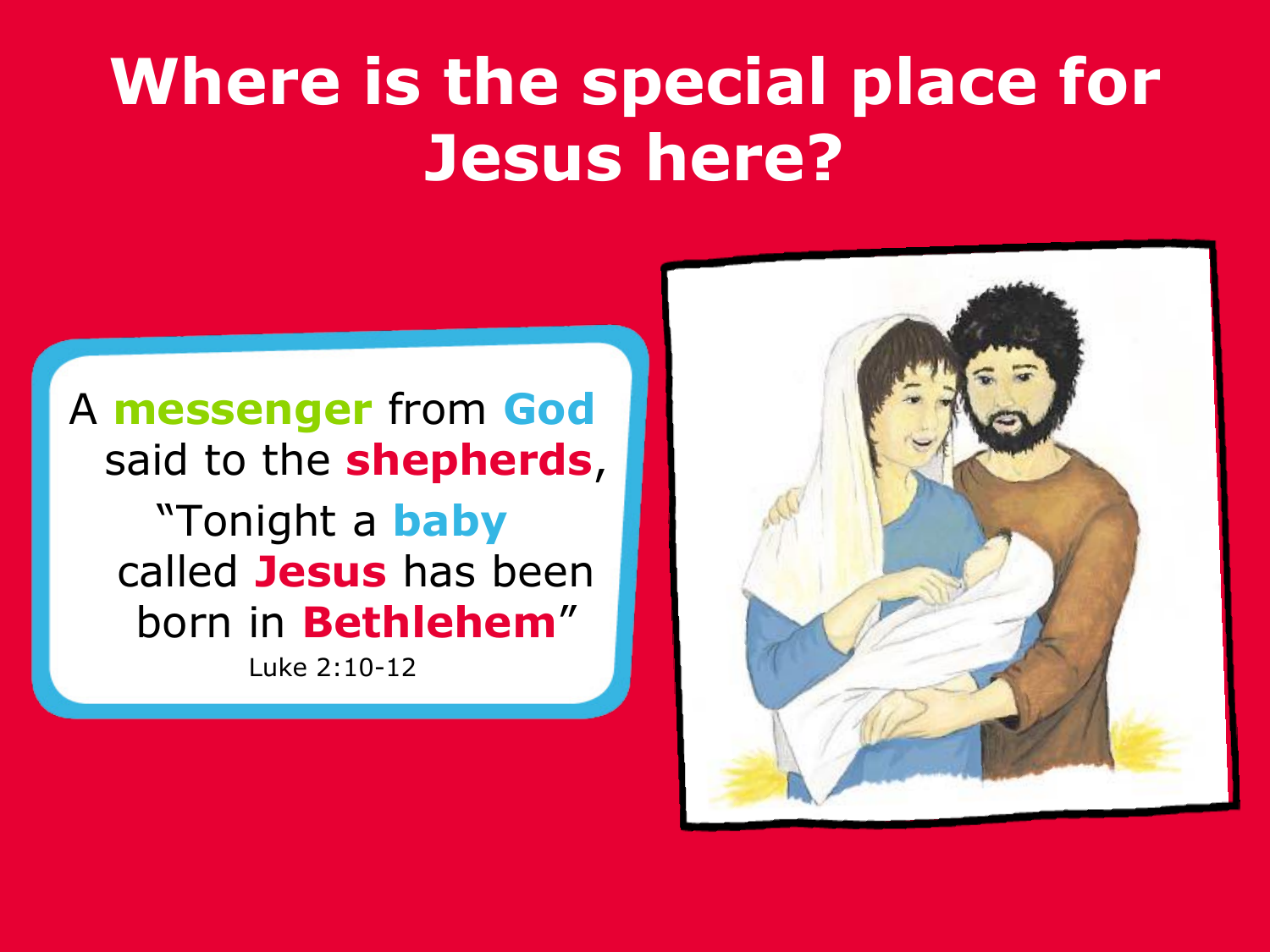

The **law** says that the **eldest boy** in each **family** must be taken to the temple to be presented to **God**. **Mary** and **Joseph** took **Jesus** to the temple to see an old man called **Simeon**. Simeon gave **blessings** to God for Jesus. Luke 2:23-28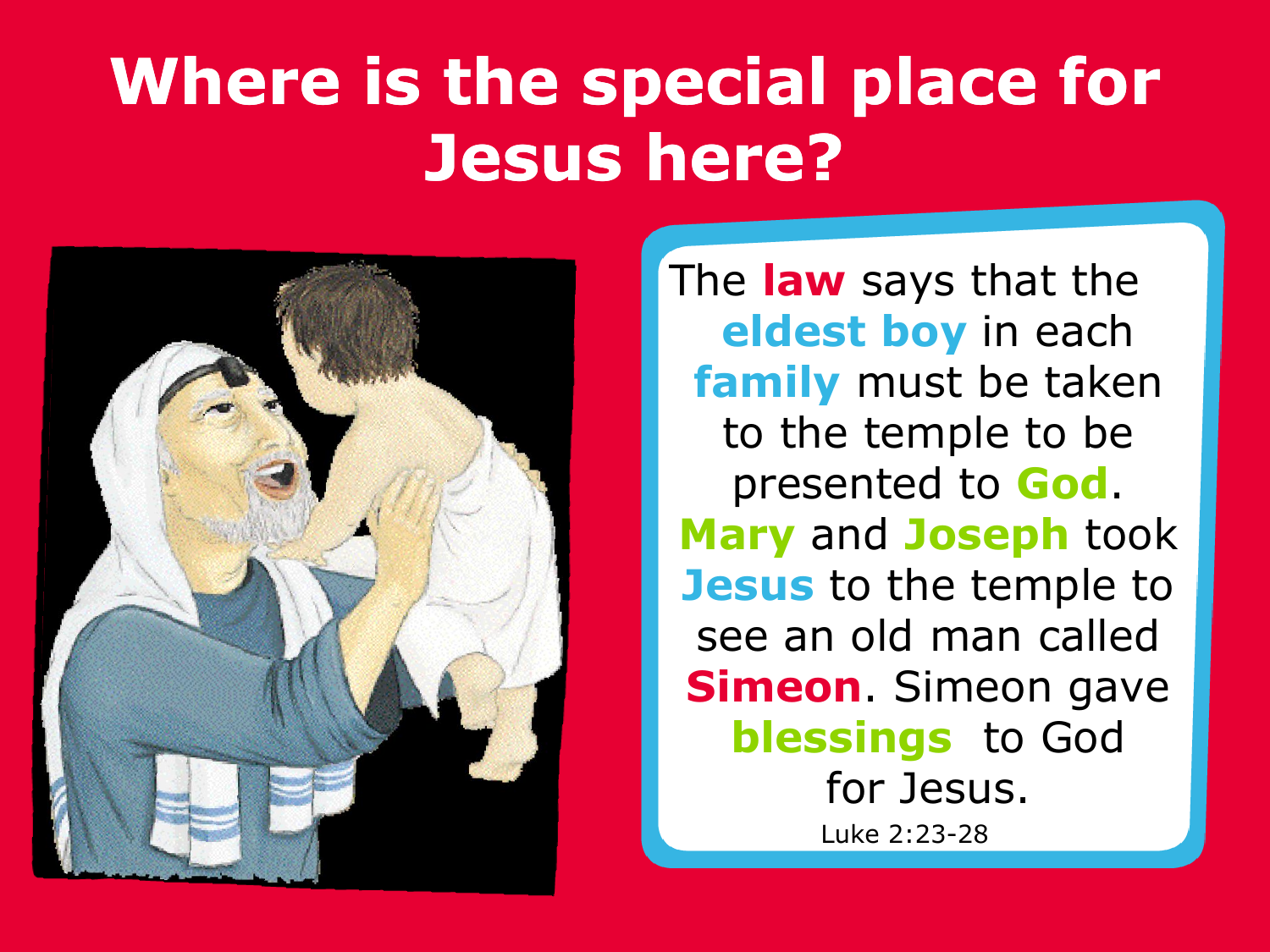When **Joseph** and **Mary** had finished doing all that was required by the **law of the Lord**, they returned to their home town of **Nazareth** in Galilee. **Jesus** grew and became strong; he was full of **wisdom**, and **God's blessings**  were upon him. Luke 2:39-40



And he went and **lived** in a town called **Nazareth**

Matthew 2:23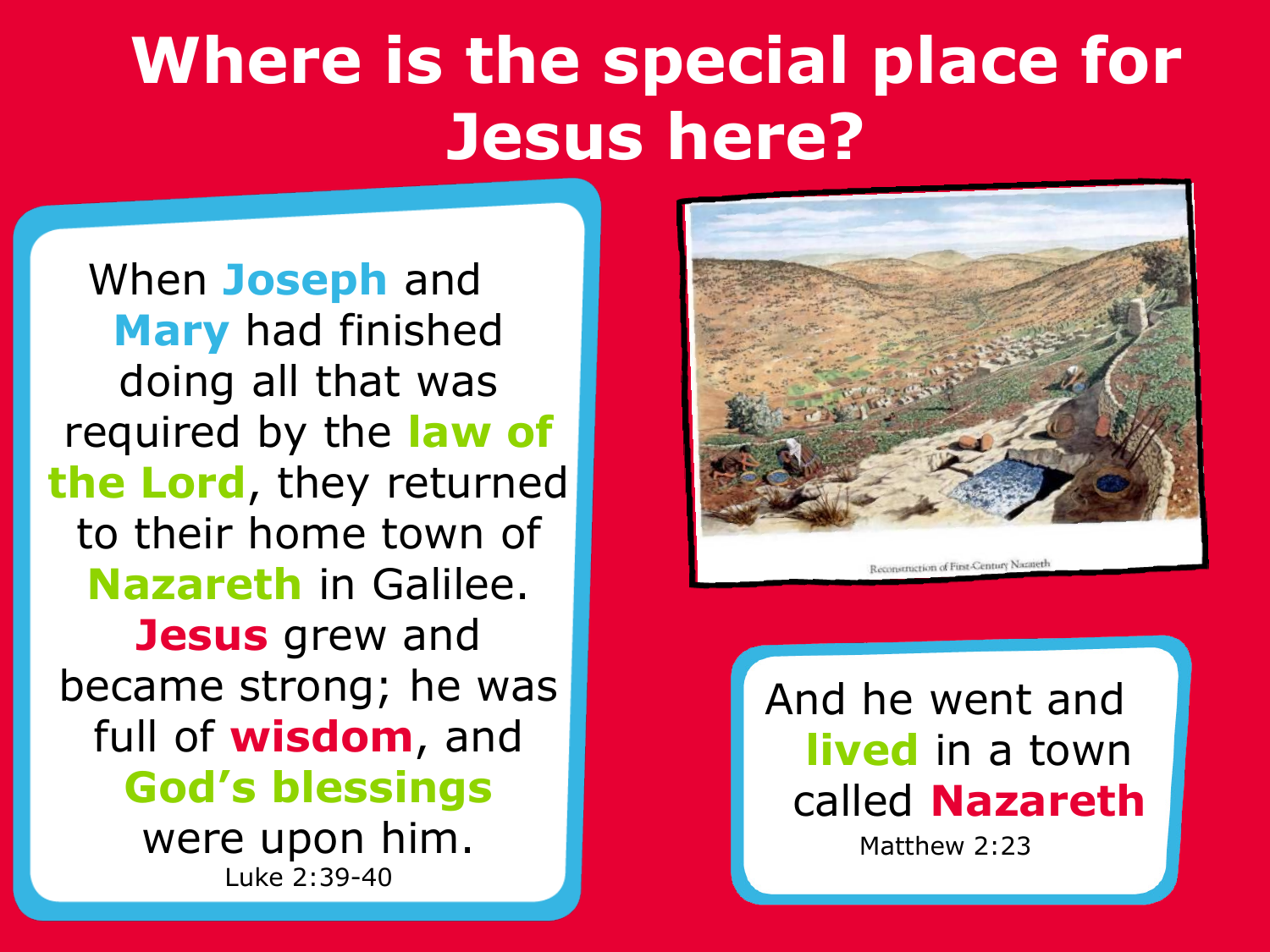Every year his parents went to **Jerusalem** for the **Feast of the Passover.** After three days they found him in the **temple courts**, sitting amongst the teachers, listening to them and asking them questions. Luke 2:41,46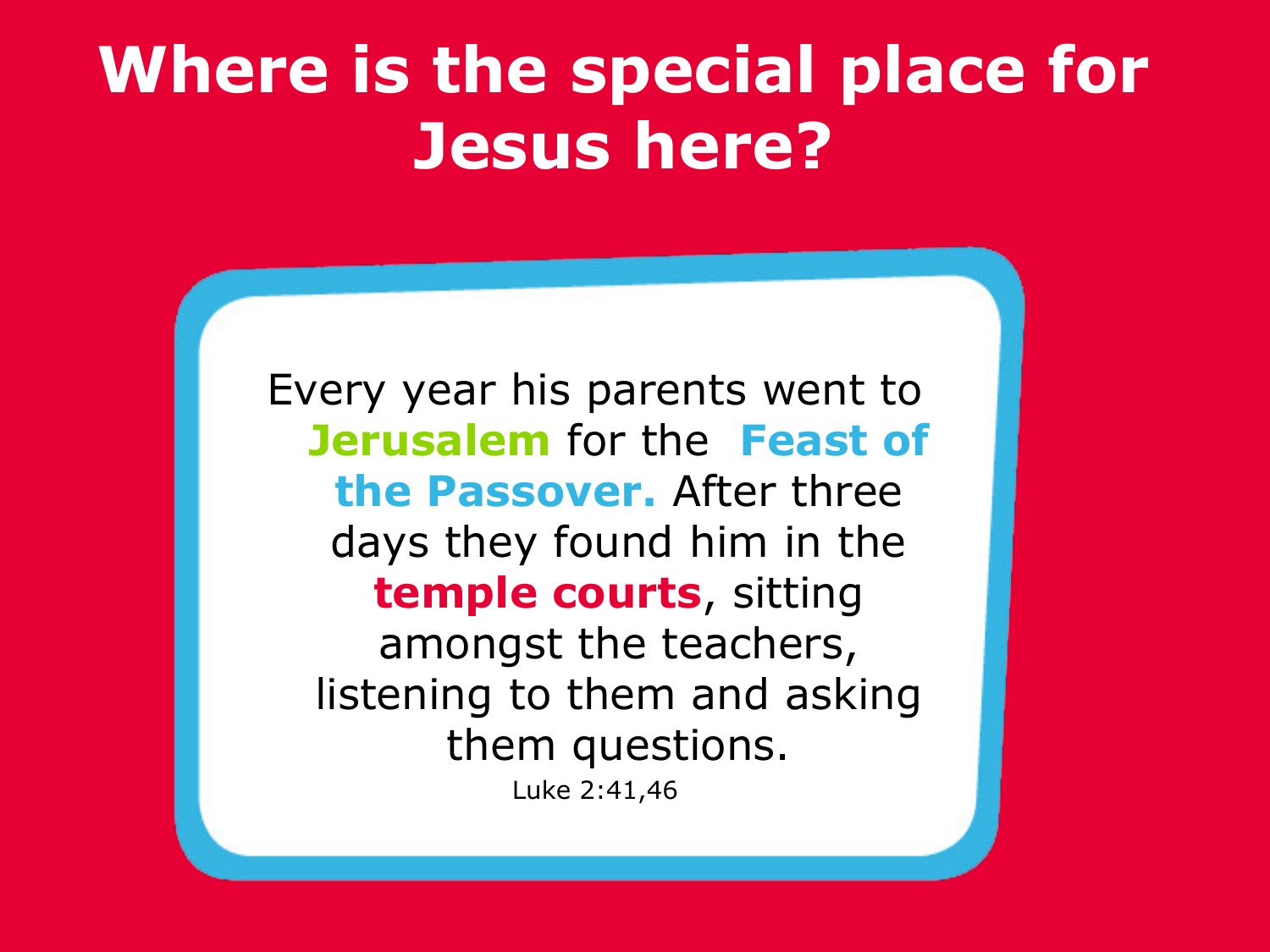**Jesus** came from **Nazareth** in **Galilee** and was **baptised** by **John the Baptist** in the **River Jordan**.

Mark 1:9

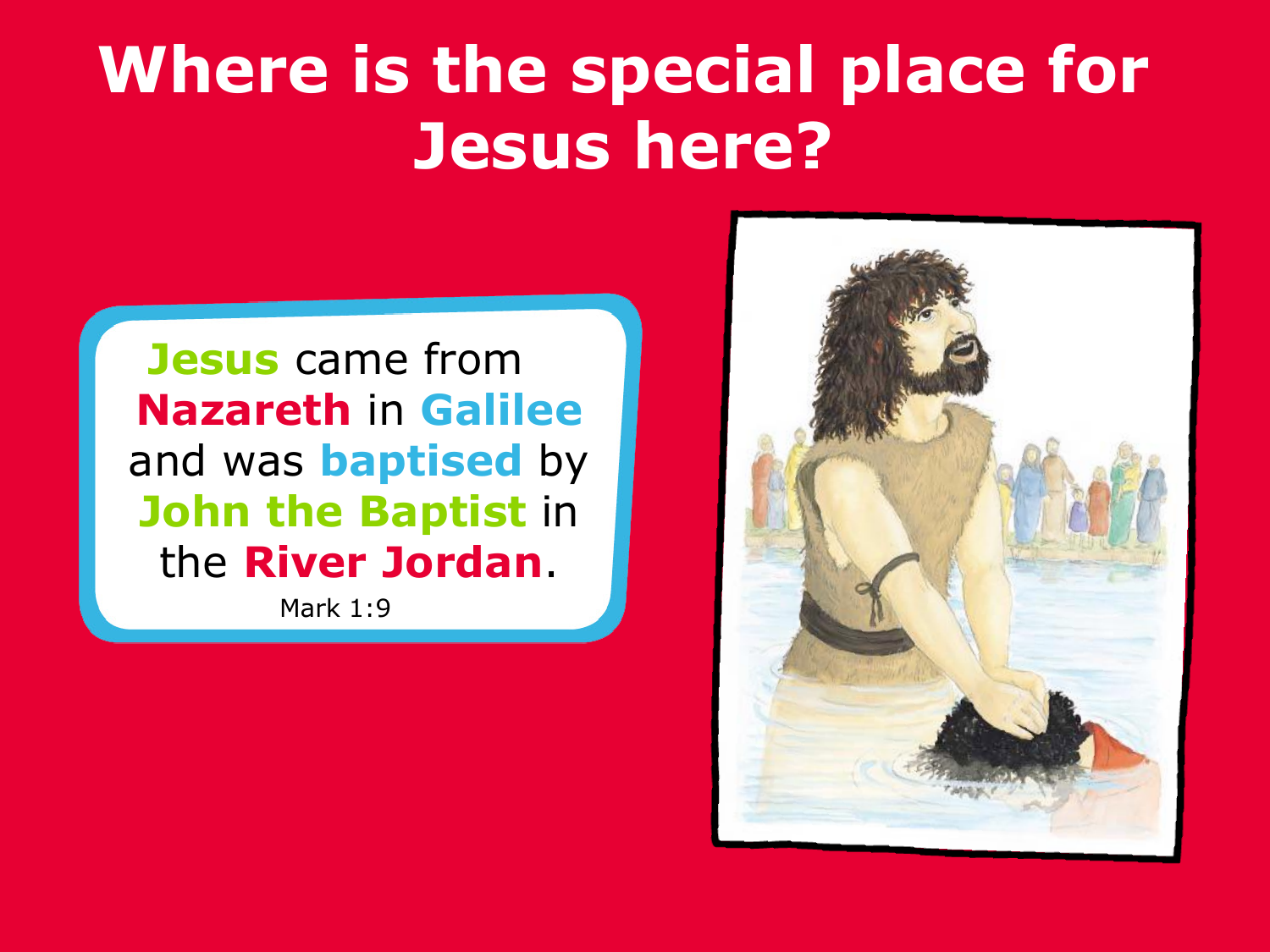**Jesus** saw the **crowds**  and went up a **hill**, where he sat down. His **disciples** gathered round him and he began to **teach them.**

Matthew 5: 1-2

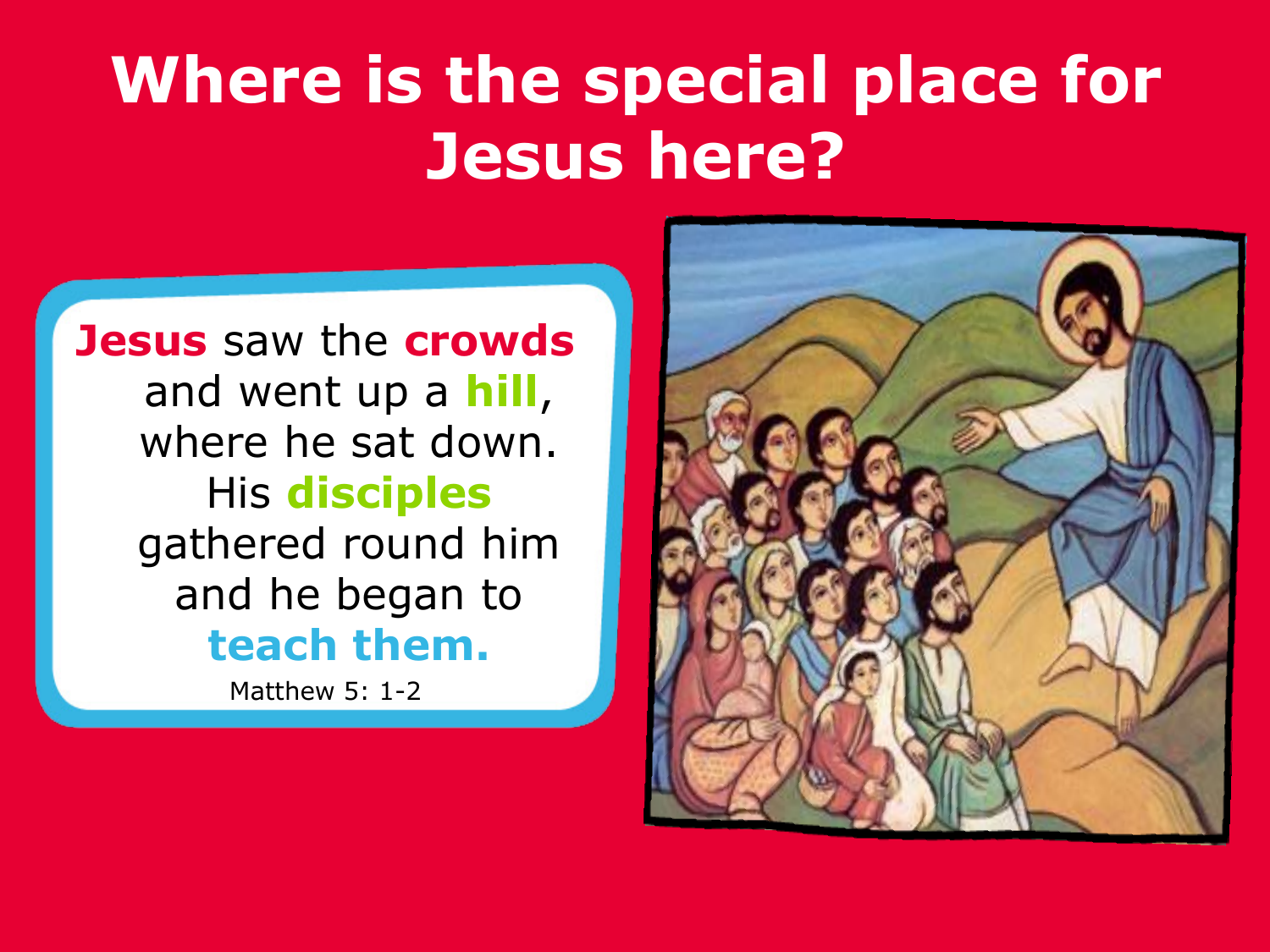#### **Can you think of any more special places in Jesus' life?**